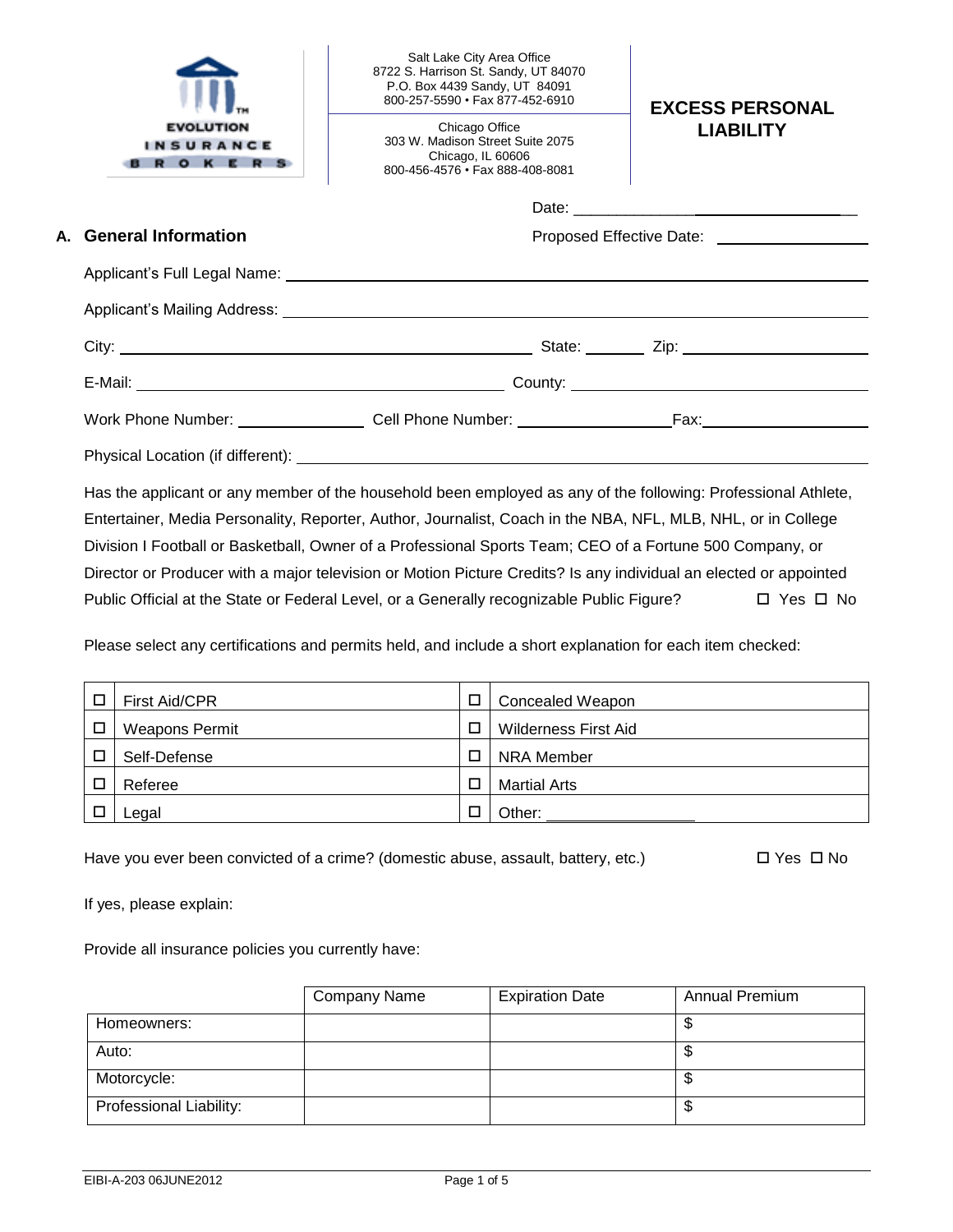| Umbrella or excess: |  | œ<br>۰D |
|---------------------|--|---------|
| $\bigcirc$ ther:    |  | æ<br>۰D |

Prior losses greater than \$5,000 in the last 5 years?  $\square$  Yes  $\square$  No

If "Yes", please provide full details, amount and submit.

Loss History: List all losses attributable to Applicant(s) or any Household Residents in the past five (5) years.

| Date of Loss | Amount Paid, Claimed or Reserved | Description of Event |
|--------------|----------------------------------|----------------------|
|              |                                  |                      |
|              |                                  |                      |
|              |                                  |                      |

What type of Excess Coverage is the applicant requesting?

| $\Box$ Excess Comprehensive Liability $\Box$ Excess Personal Auto Liability<br>$\Box$ Excess Watercraft Liability       |                                                                                                           |            |            |  |  |  |  |
|-------------------------------------------------------------------------------------------------------------------------|-----------------------------------------------------------------------------------------------------------|------------|------------|--|--|--|--|
| B. Eligibility - Excess Comprehensive Personal Liability                                                                |                                                                                                           |            |            |  |  |  |  |
| Any locations leased to others for hunting, fishing or other sporting or recreational purposes?<br>$\Box$ Yes $\Box$ No |                                                                                                           |            |            |  |  |  |  |
| Farm or Ranch type risk with farm animals?                                                                              |                                                                                                           | □ Yes □ No |            |  |  |  |  |
| Is there a pool, diving board four (4) feet or higher, or a waterslide?                                                 |                                                                                                           | □ Yes □ No |            |  |  |  |  |
| Is there an Animal or Dog exclusion on Primary Homeowners or CPL Policy?                                                |                                                                                                           | □ Yes □ No |            |  |  |  |  |
|                                                                                                                         | Does any underlying policy have reduced limits of liability or eliminate coverage for specific locations? |            |            |  |  |  |  |
|                                                                                                                         | □ Yes □ No                                                                                                |            |            |  |  |  |  |
|                                                                                                                         | Is there any Business Exposure covered by Primary Homeowners or CPL Policy?                               |            | □ Yes □ No |  |  |  |  |
|                                                                                                                         |                                                                                                           |            |            |  |  |  |  |
| Is any location rented out on a short-term basis (weekly, monthly) to others?                                           |                                                                                                           |            | □ Yes □ No |  |  |  |  |

| Location | Occupancy                                                                     |  | <b>Policy Number</b> |
|----------|-------------------------------------------------------------------------------|--|----------------------|
|          | □ Owner Occupied<br>□ Tenant Occupied # Units<br>□ Vacant Land # Acres ______ |  |                      |
|          | □ Owner Occupied<br>□ Tenant Occupied # Units                                 |  |                      |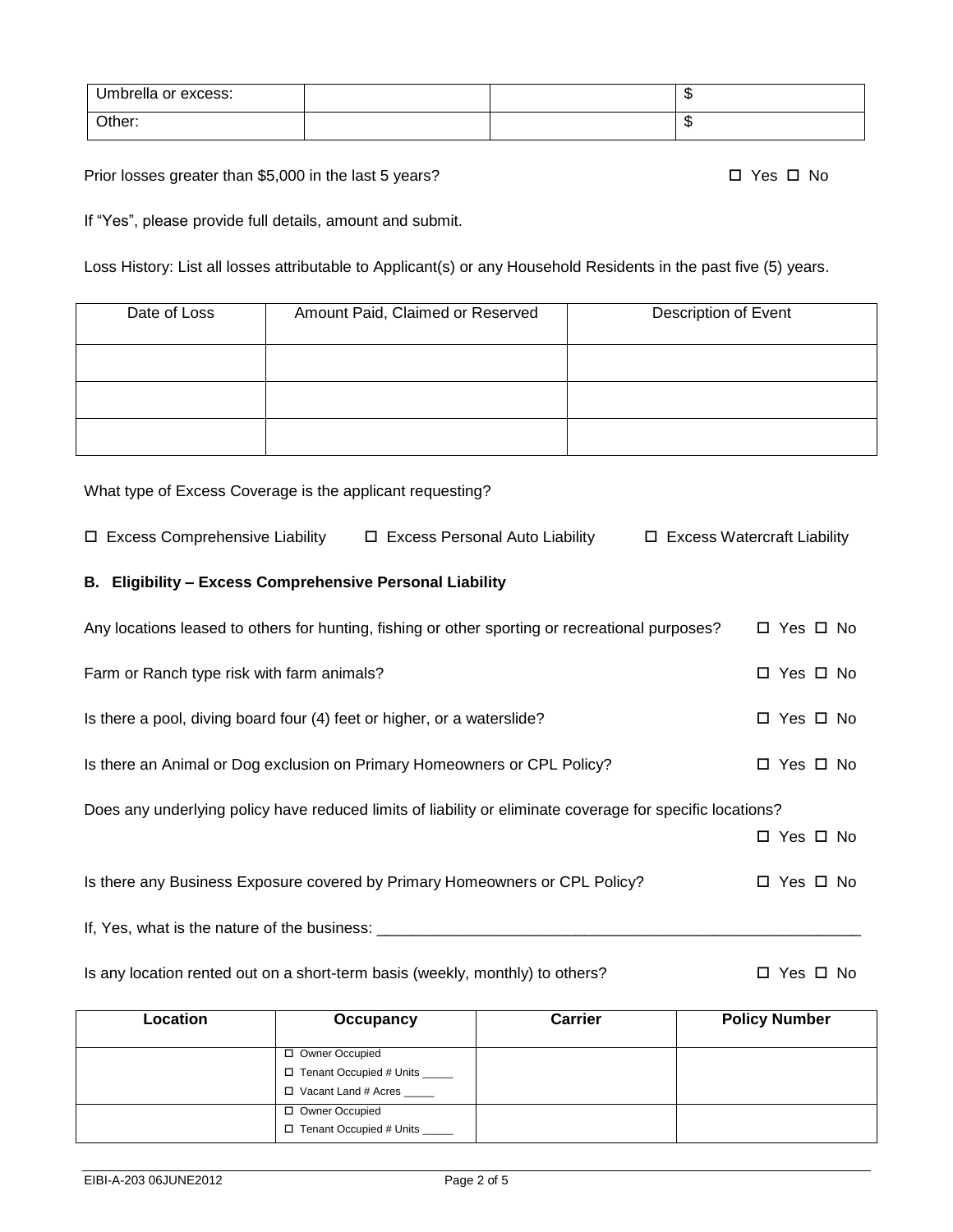| □ Vacant Land # Acres _____                                                        |  |
|------------------------------------------------------------------------------------|--|
| □ Owner Occupied<br>□ Tenant Occupied # Units _____<br>□ Vacant Land # Acres ____  |  |
| □ Owner Occupied<br>□ Tenant Occupied # Units _____<br>□ Vacant Land # Acres _____ |  |

## **C. Eligibility – Excess Personal Auto Liability**

**Drivers:** List ALL drivers in the household any anyone else who would regularly drive one of these vehicles.

|                          | <b>Driver Information</b>       |                                 |              |            |                               | 3 Year Experience              | 10 Years |
|--------------------------|---------------------------------|---------------------------------|--------------|------------|-------------------------------|--------------------------------|----------|
| Name of<br><b>Driver</b> | <b>Marital</b><br><b>Status</b> | <b>License</b><br><b>Number</b> | <b>State</b> | <b>DOB</b> | # Moving<br><b>Violations</b> | At Fault #<br><b>Accidents</b> | # DUI's  |
|                          |                                 |                                 |              |            |                               |                                |          |
|                          |                                 |                                 |              |            |                               |                                |          |
|                          |                                 |                                 |              |            |                               |                                |          |
|                          |                                 |                                 |              |            |                               |                                |          |

Does any driver in the household have any mental or physical impairment which would affect their ability to operate an automobile?

If yes, please list driver(s) \_\_\_\_\_\_\_\_\_\_\_\_\_\_\_\_\_\_\_\_\_\_\_\_\_\_\_\_\_\_\_\_\_\_\_\_\_\_\_\_\_\_\_\_\_\_\_\_\_\_\_\_\_\_\_\_\_\_\_\_\_\_\_\_\_\_\_\_\_

Has any driver in the household been convicted of an alcohol or drug related offense with in the last 10 years?

Yes No

Any driver convicted of more than two (2) major traffic violations in the last 3 years?  $\square$  Yes  $\square$  No

List all vehicles within your household:

| Year | <b>Make</b> | Model | <b>Primary Carrier</b> | <b>Policy Number   Garage Location  </b> |
|------|-------------|-------|------------------------|------------------------------------------|
|      |             |       |                        |                                          |
|      |             |       |                        |                                          |
|      |             |       |                        |                                          |
|      |             |       |                        |                                          |
|      |             |       |                        |                                          |

Any driver(s) currently excluded under the Primary Auto Policy?  $\square$  Yes  $\square$  No

| Is there anyone in the household who has a driver(s) license (active or suspended) who will not be driving the |            |
|----------------------------------------------------------------------------------------------------------------|------------|
| listed vehicle(s)?                                                                                             | □ Yes □ No |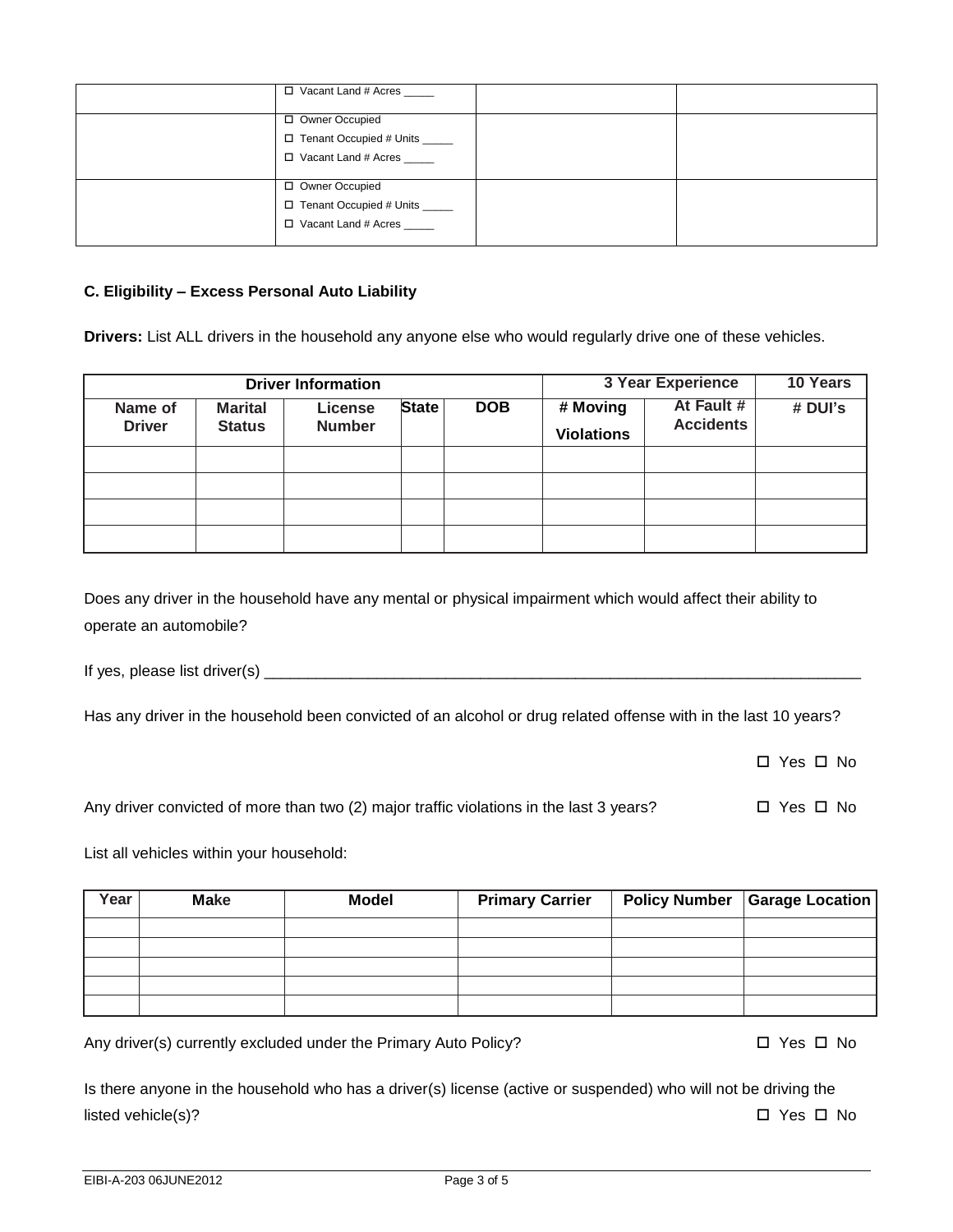If Yes, please list vehicles and explain:

**D. Eligibility – Excess Watercraft Liability:** List ALL watercraft owned, leased, charted, or furnished for regular use.

\_\_\_\_\_\_\_\_\_\_\_\_\_\_\_\_\_\_\_\_\_\_\_\_\_\_\_\_\_\_\_\_\_\_\_\_\_\_\_\_\_\_\_\_\_\_\_\_\_\_\_\_\_\_\_\_\_\_\_\_\_\_\_\_\_\_\_\_\_\_\_\_\_\_\_\_\_\_\_\_\_\_\_\_\_\_\_\_\_\_

| Year | <b>Make</b> | <b>Model</b> | Length | Weight | # of<br><b>Engines</b> | HP Per<br><b>Engine</b> | <b>Inboard</b><br>Outboard | <b>Speed</b><br><b>MPH</b> |
|------|-------------|--------------|--------|--------|------------------------|-------------------------|----------------------------|----------------------------|
|      |             |              |        |        |                        |                         |                            |                            |
|      |             |              |        |        |                        |                         |                            |                            |
|      |             |              |        |        |                        |                         |                            |                            |
|      |             |              |        |        |                        |                         |                            |                            |

Primary Carrier: \_\_\_\_\_\_\_\_\_\_\_\_\_\_\_\_\_\_\_\_\_\_\_\_\_\_\_\_\_ Policy Number: \_\_\_\_\_\_\_\_\_\_\_\_\_\_\_\_\_\_\_\_\_\_\_\_\_\_\_\_\_\_\_\_

List ALL Operators, including Age and Boating Education:

Are any watercrafts operated outside US Coastal Waters?  $\square$  Yes  $\square$  Yes  $\square$  No

## **REPRESENTATIONS AND WARRANTIES**

The "Applicant" is the party to be named as the "Insured" in any insuring contract if issued. By signing this Application, the Applicant for insurance hereby represents and warrants that the information provided in the Application, together with all supplemental information and documents provided in conjunction with the Application, is true, correct, inclusive of all relevant and material information necessary for the Insurer to accurately and completely assess the Application, and is not misleading in any way. The Applicant further represents that the Applicant understands and agrees as follows: (i) the Insurer can and will rely upon the Application and supplemental information provided by the Applicant, and any other relevant information, to assess the Applicant's request for insurance coverage and to quote and potentially bind, price, and provide coverage; (ii) the Application and all supplemental information and documents provided in conjunction with the Application are warranties that will become a part of any coverage contract that may be issued; (iii) the submission of an Application or the payment of any premium does not obligate the Insurer to quote, bind, or provide insurance coverage; and (iv) in the event the Applicant has or does provide any false, misleading, or incomplete information in conjunction with the Application, any coverage provided will be deemed void from initial issuance.

The Applicant hereby authorizes the Insurer and its agents to gather any additional information the Insurer deems necessary to process the Application for quoting, binding, pricing, and providing insurance coverage including, but not limited to, gathering information from federal, state, and industry regulatory authorities, insurers, creditors, customers, financial institutions, and credit rating agencies. The Insurer has no obligation to gather any information nor verify any information received from the Applicant or any other person or entity. The Applicant expressly authorizes the release of information regarding the Applicant's losses, financial information, or any regulatory compliance issues to this Insurer in conjunction with consideration of the Application.

The Applicant further represents that the Applicant understands and agrees the Insurer may: (i) present a quote with a Sub-limit of liability for certain exposures, (ii) quote certain coverage's with certain activities, events, services, or waivers excluded from the quote, and (iii) offer several optional quotes for consideration by the Applicant for insurance coverage. In the event coverage is offered, such coverage will not become effective until the Insurer's accounting office receives the required premium payment.

The Applicant agrees that the Insurer and any party from whom the Insurer may request information in conjunction with the Application may treat the Applicant's facsimile signature on the Application as an original signature for all purposes.

The Applicant acknowledges that under any insuring contract issued, the following provisions will apply:

1. A single Accident, or the accumulation of more than one Accident during the Policy Period, may cause the per Accident Limit and/or the annual aggregate maximum Limit of Liability to be exhausted, at which time the Insured will have no further benefits under the Policy.

2. The Insured may request the Insurer to reinstate the original Limit of Liability for the remainder of the Policy period for an additional coverage charge, as may be calculated and offered by the Insurer. The Insurer is under no obligation to accept the Insured's request.